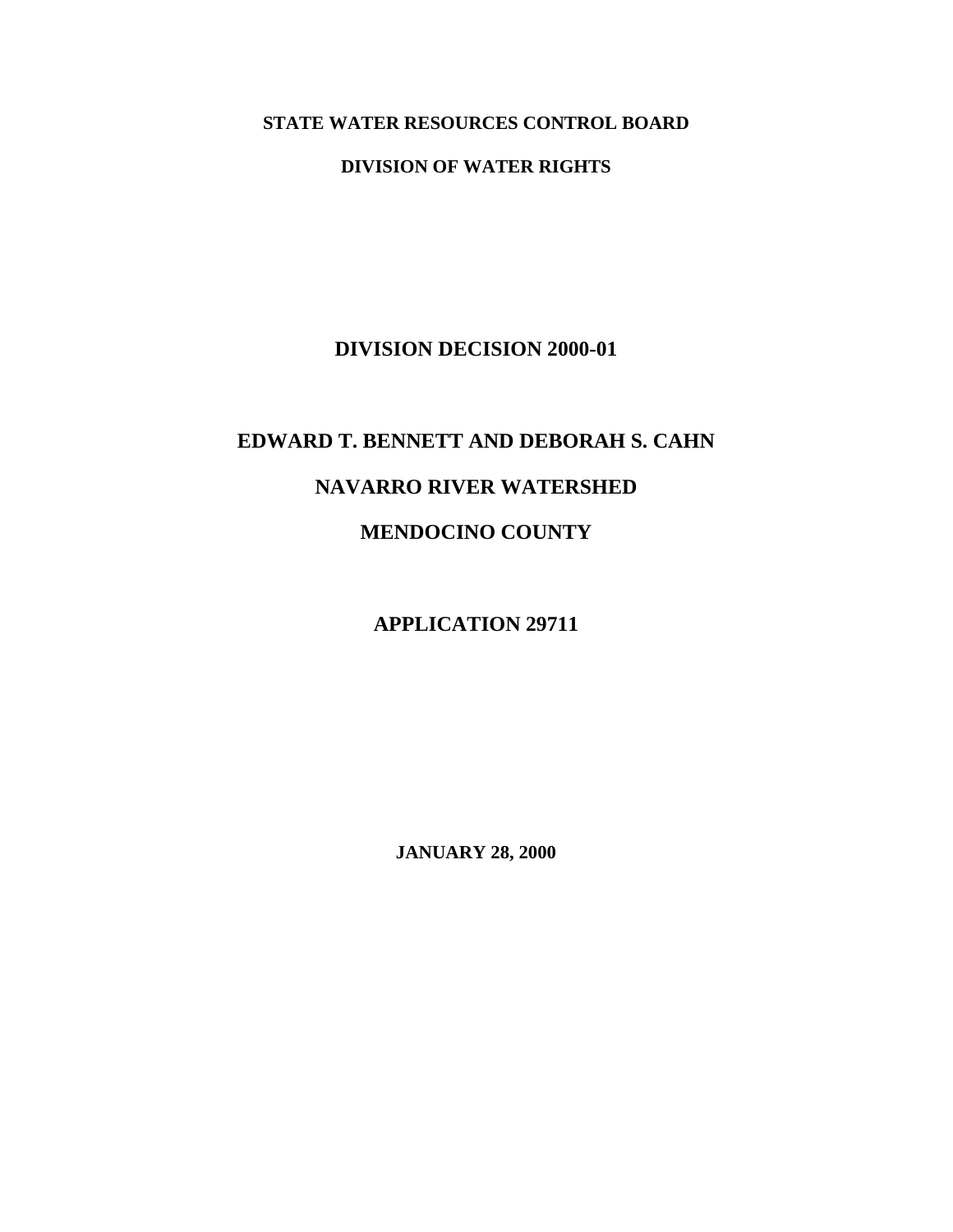# **DIVISION OF WATER RIGHTS DIVISION DECISION 2000-01 APPLICATION 29711 NAVARRO RIVER WATERSHED**

## **1.0 INTRODUCTION AND OVERVIEW**

The State Water Resources Control Board (SWRCB), Division of Water Rights (Division) has concluded that a water right permit should be issued to Mr. Edward T. Bennett and Ms. Deborah S. Cahn (Bennett/Cahn) that would authorize storage of 30 acre-feet per annum (afa) in an on-stream reservoir for irrigation and frost protection of 33 acres of vineyards and fire protection and recreation at the reservoir site. The reservoir would be located on an unnamed intermittent stream, tributary to the Navarro River within Mendocino County.

On October 15, 1997, the Division conducted a field investigation on this application (A29711 of Bennett/Cahn) and four other applications within the Navarro River watershed. The Division prepared and distributed a draft Division Decision, dated December 15, 1998, on the findings of the field investigation. The draft Division Decision included a detailed discussion of the Division's evaluation of the five pending applications. Except as otherwise indicated, the information, analyses, and findings contained in the draft Division Decision are incorporated herein by reference. This final Division Decision pertains only to A29711. The Division has or will prepare separate final documents pertaining to the four other pending applications that were the subject of the field investigation.

In addition, under the provisions of the California Environmental Quality Act (CEQA) the Division prepared and circulated an Initial Study and proposed mitigated Negative Declaration for A29711 on November 24, 1999. The Initial Study assessed the potential environmental consequences of the proposed project, including but not limited to the issues raised by the protestants.

Based on a review of all available information, the Division has concluded that the proposed diversion and use of water under A29711 is reasonable, beneficial, and will provide economic benefit. The Division has also concluded that, with consideration given to the flow needed to protect downstream prior rights and the flow needed to protect instream resources in the intermittent stream and the Navarro River watershed, adequate water is available for appropriation under A29711.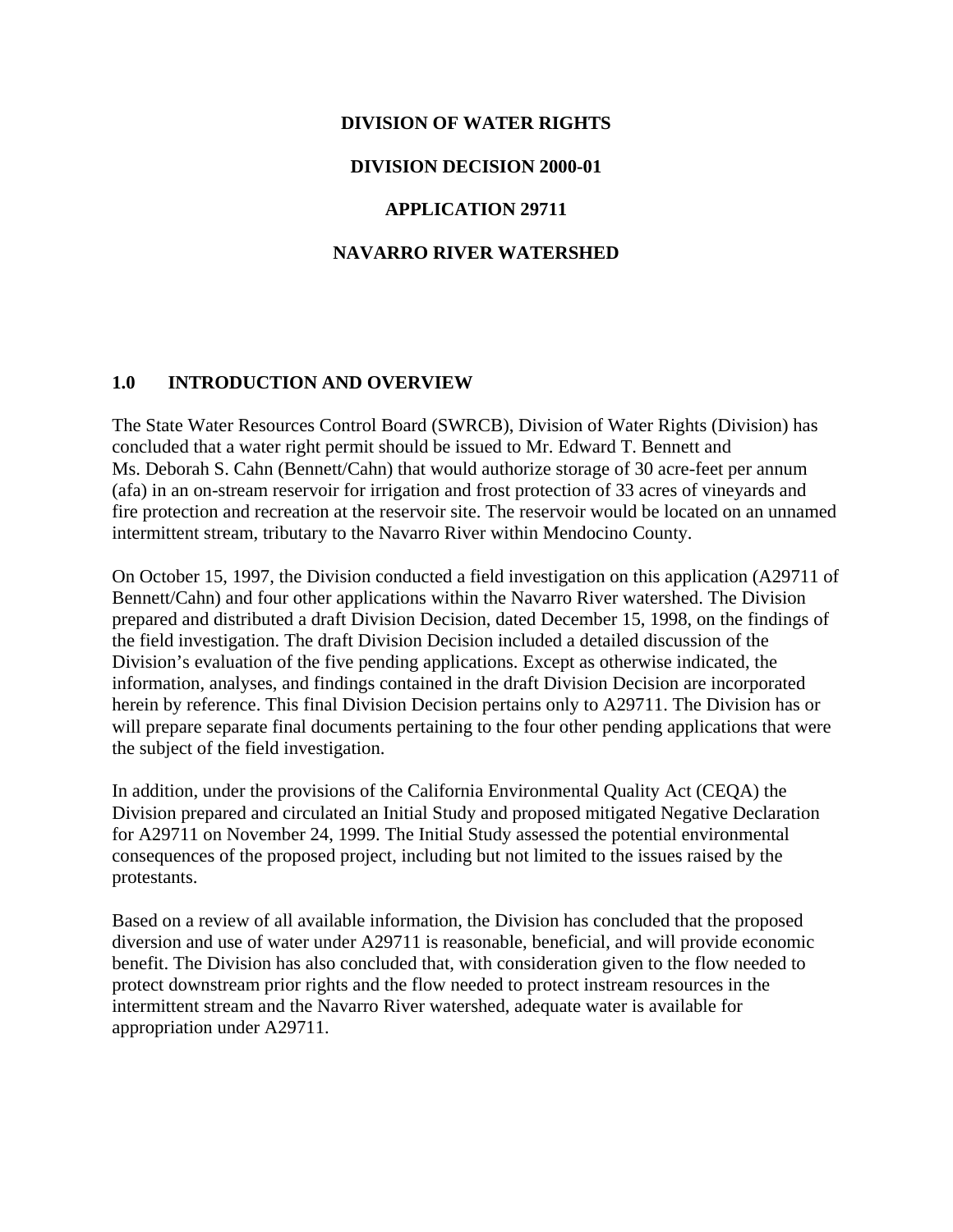The Division intends to issue a water right permit that will include terms designed to protect Coho and other public trust resources within the Navarro River watershed. The terms will contain the following restrictions and/or requirements:

> *Season:* Diversion will be limited to the season of December 15 through March 31.

> **Bypass:** The permittee will be required to bypass 0.1 cubic feet per second (cfs) or the entire flow coming into the reservoir, whichever is less, during the authorized season of diversion.

*Compliance Plan:* The permittee will be required to submit a plan, acceptable to the Chief of the Division of Water Rights, that will ensure compliance with these terms.

*Riparian Rights:* The permit will restrict the permittee's diversions under claim of riparian right.

*Land Management Plan:* The permittee will be required to submit a plan, acceptable to the Chief of the Division of Water Rights, that will describe the specific measures to be taken to minimize erosion and sedimentation, protect the riparian corridor, and stabilize streambanks.

## **2.0 BACKGROUND**

On April 4, 1990, Bennett/Cahn submitted an application for a water right permit requesting storage of a total of 60 afa, with a requested season of diversion from October 15 through April 30. The purposes of use were irrigation and frost protection of 33 acres of proposed vineyards (29 of which subsequently have been planted) and fire protection and recreation at the reservoir site. The amount of water was reduced to 30 afa upon a request from the applicant. Figure 1 shows the location of the water right application within the Navarro River watershed. Figure 2 is a topographic map that shows the location of the reservoir on the intermittent stream, the tributary drainage area and other features in the area.

The Division distributed a notice of this application to interested parties by Division Notice dated May 13, 1994, in accordance with sections 1300-1324 of the Water Code. Protests against this application were submitted by five parties: The North Greenwood Community Association, The Friends of the Navarro River Watershed, Mr. J. B. Neilands, Salmon Unlimited, and California Department of Fish and Game (DFG). The protests contended that approval of the application would have significant adverse environmental impacts to fishery and other public trust resources. The Division accepted all protests against this application.

During 1995 and 1996, Division staff held a series of meetings with the applicants, protestants, and staff from DFG in an effort to facilitate a resolution of the protestants' concerns. That effort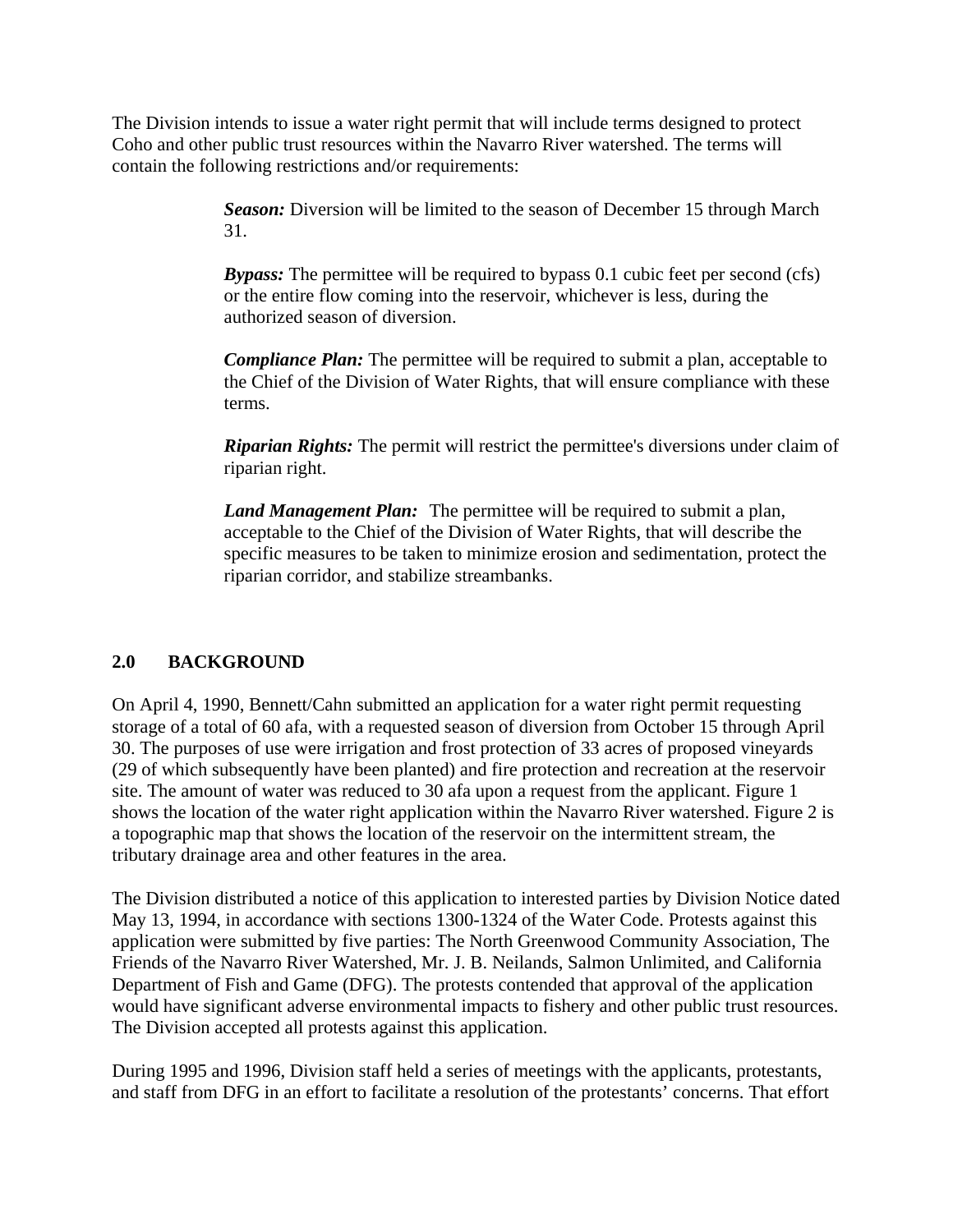was not successful however, and the Division conducted the October 15, 1997 field investigation on the five applications in accordance with section 1345 of the Water Code. During the investigation, the applicants, protestants and other interested parties were allowed to offer comments and recommendations relating to the proposed water right applications. Subsequent to the field investigation, several parties submitted written comments that provided additional information relating to the applications or issues raised in the protests.

Division staff conducted a review of all available information and prepared the December 15, 1998 draft Division Decision. The draft Division Decision provided a detailed description of the applications, the protests, and the field investigation and also provided analyses of water

WATERSHED MAP (Not available at this time)

TOPOGRAPHIC MAP (Not available at this time)

availability, fishery resources, and the reasonableness of the proposed water uses. The draft Division Decision also described the rationale for the terms and conditions that are designed to protect Coho, Steelhead and other public trust resources. By letter dated January 8, 1999, the draft Division Decision was distributed to interested parties for review and comment. Several parties submitted written comments in response to the draft Division Decision. The Division's letter also directed the applicants to respond whether they agreed with the proposed permit terms. Ms Janet Goldsmith, the attorney representing Bennett/Cahn, and Mr. Nicholas Bonsignore, the engineering consultant representing Bennett/Cahn, agreed to the permit terms, as described in this final Division Decision, via correspondences dated March 23, 1999, March 24, 1999, July 7, 1999, and November 15, 1999.

### **3.0 HYDROLOGY**

As described in the draft Division Decision, the Navarro River has an average annual runoff of 370,000 afa, with substantial variations in the yearly, seasonal and daily flows. Detailed descriptions of the methodology used by the Division to analyze the hydrology of and water availability within the Navarro River watershed can be found in the draft Division Decision. The Division further evaluated the impacts of Bennett/Cahn's diversion to water availability and peak flows at the project site, as well as at the location where the unnamed stream crosses Highway 128 and at the confluence of the unnamed stream and the Navarro River. A summary of the analyses is presented below while a detailed description of the methodology can be found in a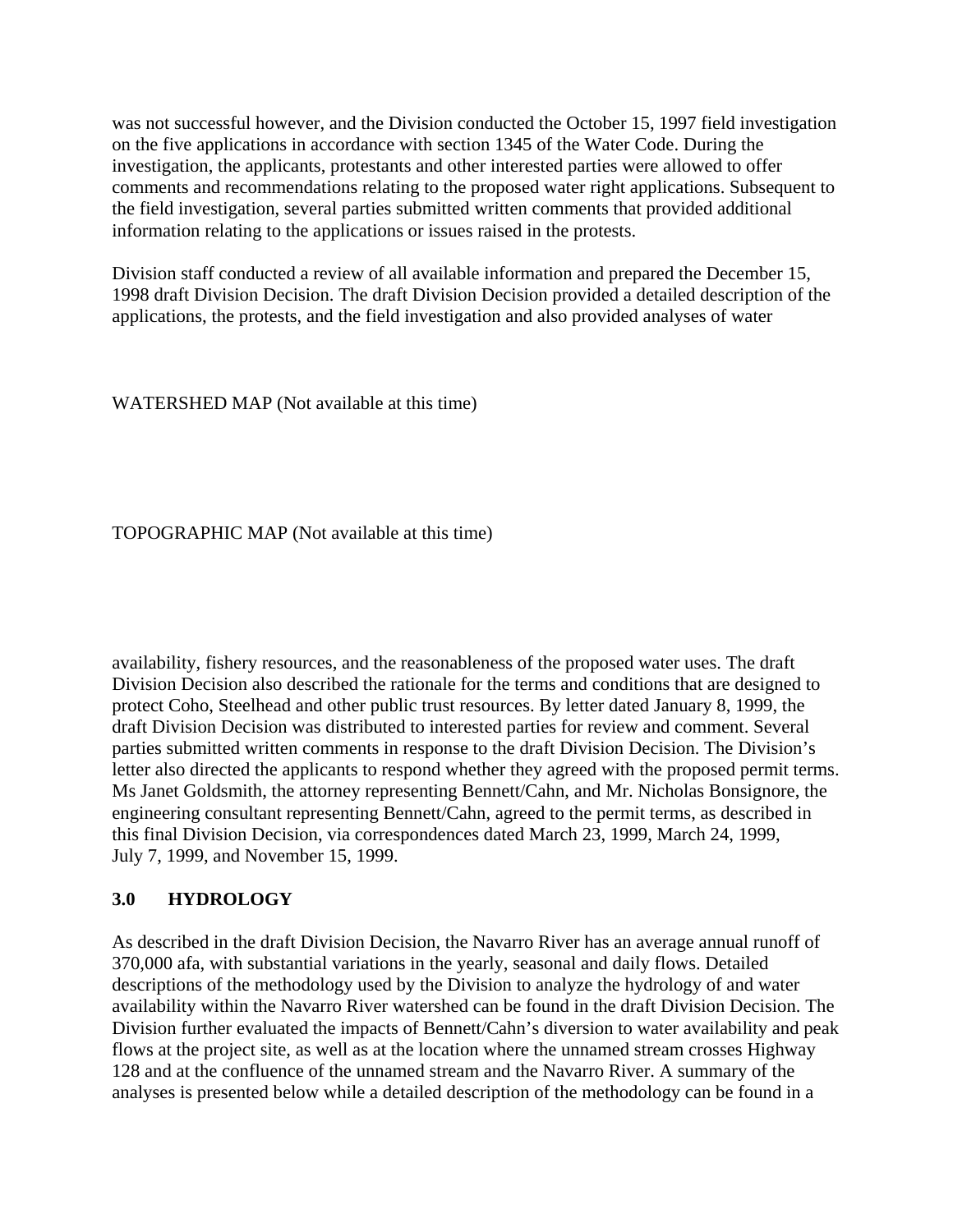Division memo dated November 11, 1999 (and revised on January 19, 2000) contained in the Division's file for this application.

**3.1 Water Availability** As described in the draft Division Decision, the Division estimated that the watershed area contributing to the runoff at Bennett/Cahn's diversion point was approximately 35 acres. In an August 18, 1999 response to the draft Division Decision, the applicant's agent, Nicholas Bonsignore, disputed the 35-acre calculation for the watershed area, contending that the actual figure was approximately 46 acres. The exact determination of the watershed area is inconclusive due to the scale of the contour lines used in the topographic map. Division staff elected to preserve the 35-acre figure in the water availability calculations because it is the more conservative of the two figures.

The draft Division Decision included calculations of the annual runoff (approximately 60 afa) at Bennett/Cahn's diversion point using two different methods (i.e. rational runoff method and proration of areas). The draft Division Decision called for a bypass of 0.05 cfs past the diversion point during the season of diversion (and a total bypass outside the season of diversion) with a maximum rate of diversion to storage of 2 cfs. Upon further evaluation of the flashy nature of the intermittent stream and the contribution of runoff from the watershed area above the project site on peak flows below Highway 128 (see paragraph 3.2.2 below), the Division concluded that increasing the bypass to 0.1 cfs and eliminating the maximum rate of diversion to storage would ensure that the riparian corridor remains watered below the point of diversion and would result in less than significant impacts to downstream aquatic resources (see paragraph 4.0 below). Using a bypass requirement of 0.1 cfs, a conservative value for the average amount of runoff available during the season of diversion for appropriation for Bennett/Cahn's project is approximately 27 afa. Adequate runoff would be available to fill Bennett/Cahn's reservoir in wet and average water years; however, sufficient water would not be available for Bennett/Cahn to fill the reservoir in below normal and dry water years.

**3.2 Peak Flow Analysis** Peak flows are particularly important for maintaining acceptable geomorphologic conditions in the streambed and for providing sufficient flows in the Navarro River in order to breech the sand bar at the mouth of the river in the fall to allow for the upstream migration of anadromous fish. Accordingly, the Division evaluated the potential impact of the project on peak flows in both the Navarro River and the intermittent stream.

> **3.2.1 Flows Needed to Breech the Sand Bar** As described in the draft Division Decision, the Division reviewed the stream flow data for the 46-year period of record as recorded by the U.S. Geological Survey (USGS) gage located on the Navarro River. During this time, the Navarro River has had peak flows of approximately 40,000 cfs on three occasions (1 in 15 years) and peak flows of approximately 10,000 cfs on 44 occasions, or an average of once in each year. Flows in excess of 5,000 cfs occur before December 15 in most water years. Flow in the intermittent stream at the project site reaches approximately 15 cfs once every 10 years. Consequently, Bennett/Cahn's proposed diversion would have less than significant impact on the peak flows needed to breech the sand bar.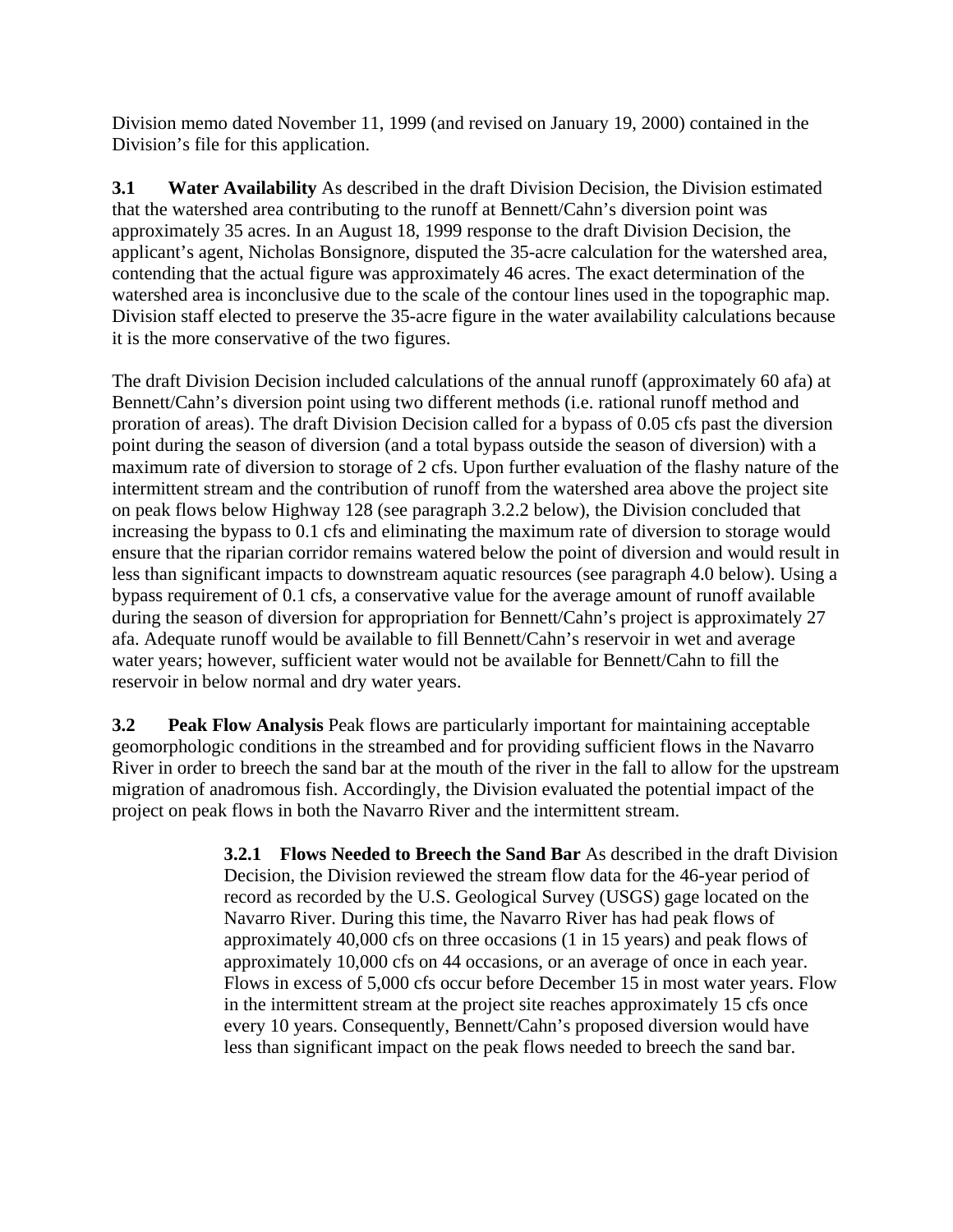**3.2.2 Peak Flows in the Intermittent Stream** The Division also evaluated the potential impact on peak flows in the intermittent stream that could result from Bennett/Cahn's diversion of water. Peak flows that would be expected to occur every 2, 5, 10, 25, 50 and 100 years were calculated, both at the project site and at the point where the intermittent stream crosses Highway 128, using the Regional Flood–Frequency equations developed by USGS and used by the California Department of Transportation. The Highway 128 crossing, located just downstream from the confluence of the west and east forks of the intermittent stream (see figure 2), was chosen to assess impacts to flows which may be important to fish migration on the east fork. The calculations, which are presented in Table 1 below, show that the peak flows at the project site contribute less than 7 percent of the peak flows occurring at the location where the intermittent stream crosses Highway 128.

#### Table 1

|                            | Trib   | <b>Peak Flows (cfs)</b>                              |                |       |          |                   |                |           |
|----------------------------|--------|------------------------------------------------------|----------------|-------|----------|-------------------|----------------|-----------|
| Location                   | area   | <b>Rational</b><br><b>Regional Regression Method</b> |                |       |          |                   |                |           |
|                            | (acre) | <b>Method</b>                                        | $\mathbf{Q}_2$ | $Q_5$ | $Q_{10}$ | $\mathbf{Q}_{25}$ | ${\bf Q_{50}}$ | $Q_{100}$ |
| Bennett/Cahn<br><b>POD</b> | 35     | 17                                                   |                | 11    | 15       | 20                | 24             | 27        |
| At Highway 128             | 775    | 383                                                  | 112            | 173   | 229      | 292               | 352            | 394       |
| Percent impact             |        | 4.5%                                                 | 6.2%           | 6.3%  | 6.5%     | 6.8%              | 6.8%           | 6.8%      |

#### Peak Flows in the Intermittent Stream

The Division also evaluated the potential impact of Bennett/Cahn's diversion for typical wet, average and dry water years. Graphical representations of the impact on the peak flows at Highway 128 were made by superimposing the expected diversion to Bennett/Cahn's reservoir onto hydrographs of the intermittent stream at Highway 128. Reductions in flow to the peaks are shown as the dark shaded areas of Figures 3 and 4. It should be noted that in wet years, Bennett/Cahn's reservoir would fill early in the year and all flow that occurs after the reservoir is full would simply flow through the reservoir.

Based on these analyses, the Division concludes that diversion of water by Bennett/Cahn, as authorized by this permit, would have no significant impact to peak flows in the Navarro River and the intermittent stream, in areas where anadromous fish are affected.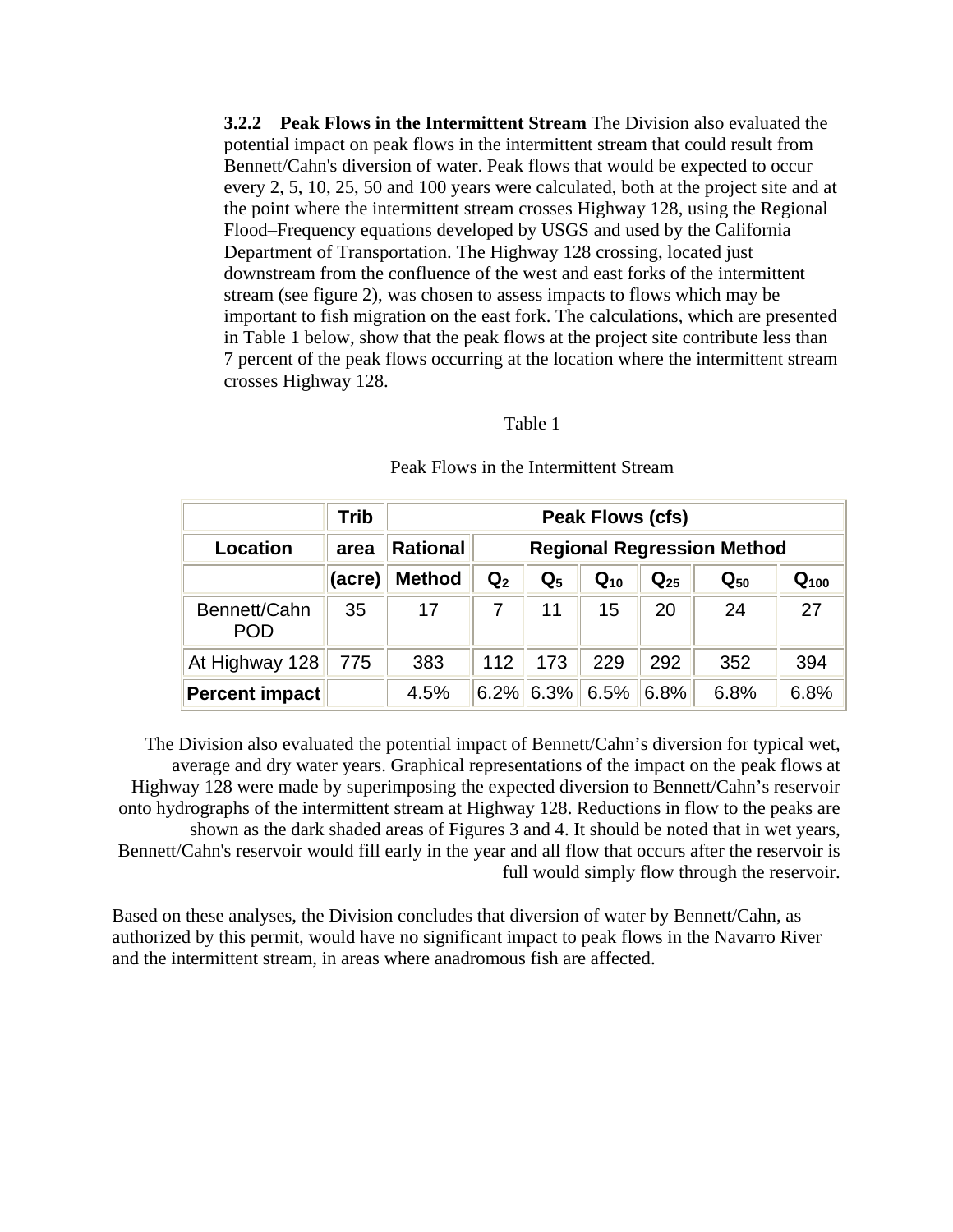## **4.0 ENVIRONMENTAL CONSIDERATIONS**

CEQA requires that a public agency evaluate the environmental effects of proposed projects and identify ways that environmental damage can be avoided or significantly reduced. CEQA provides that a Negative Declaration may be adopted when an Initial Study indicates that there are potential significant effects on the environment if the project plans have been revised to avoid or mitigate the adverse effects to a less-than-significant level (Public Resources Code section 21080, subd. (c) (2)). The applicant agreed to mitigation, which should avoid or reduce potential impacts to a less-than-significant level.

On June 22, 1995, Division staff prepared and circulated an Initial Study and proposed mitigated Negative Declaration. This Initial Study identified potential impacts to fish and wildlife resources that are dependent on streamflow, sediment transport, and oak woodland resources. Division staff developed mitigation conditions that would reduce potential impacts to less than significant levels. This mitigation included a bypass condition that would maintain a minimum streamflow, a maximum rate of diversion to storage, a restriction in the diversion season, and a requirement to replant oak trees lost due to project development.

On December 15, 1998, Division staff prepared and circulated a draft Division Decision regarding five water right applications on the Navarro River (see paragraph 2.0). The draft Division Decision evaluated, in part, the hydrology and streamflow, geomorphology, and fishery resources of the Navarro River, and the Initial Study prepared in 1995. The draft Division Decision developed terms and conditions that should reduce potential environmental effects to less than significant levels.

The Division received comments from the applicants' representative, which sought relief from the diversion requirements proposed in the draft Division Decision. The comments indicated that the maximum rate of diversion limitation and the requirement to bypass peak flows would be an unnecessary burden on the applicant. Hence, Division staff prepared a new Initial Study that evaluated the revision in diversion methods and other aspects of the project.

FIGURES 3 AND 4 (Not available at this time)

On November 24, 1999, Division staff prepared and circulated a new Initial Study and mitigated Negative Declaration. The new Initial Study addressed streamflow, aquatic resources, soil and sedimentation, oak woodland resources, and archeological resources. The new Initial Study concluded that the applicant would have to bypass at least 0.1 cfs during the diversion season in order to reduce impacts to aquatic resources to less than significant levels. This flow was selected after evaluating the effect of the diversion, in combination with the bypass, on downstream flows. Further, the new Initial Study recommended that the applicant be required to enter into a stream or lake alteration agreement with the Department of Fish and Game.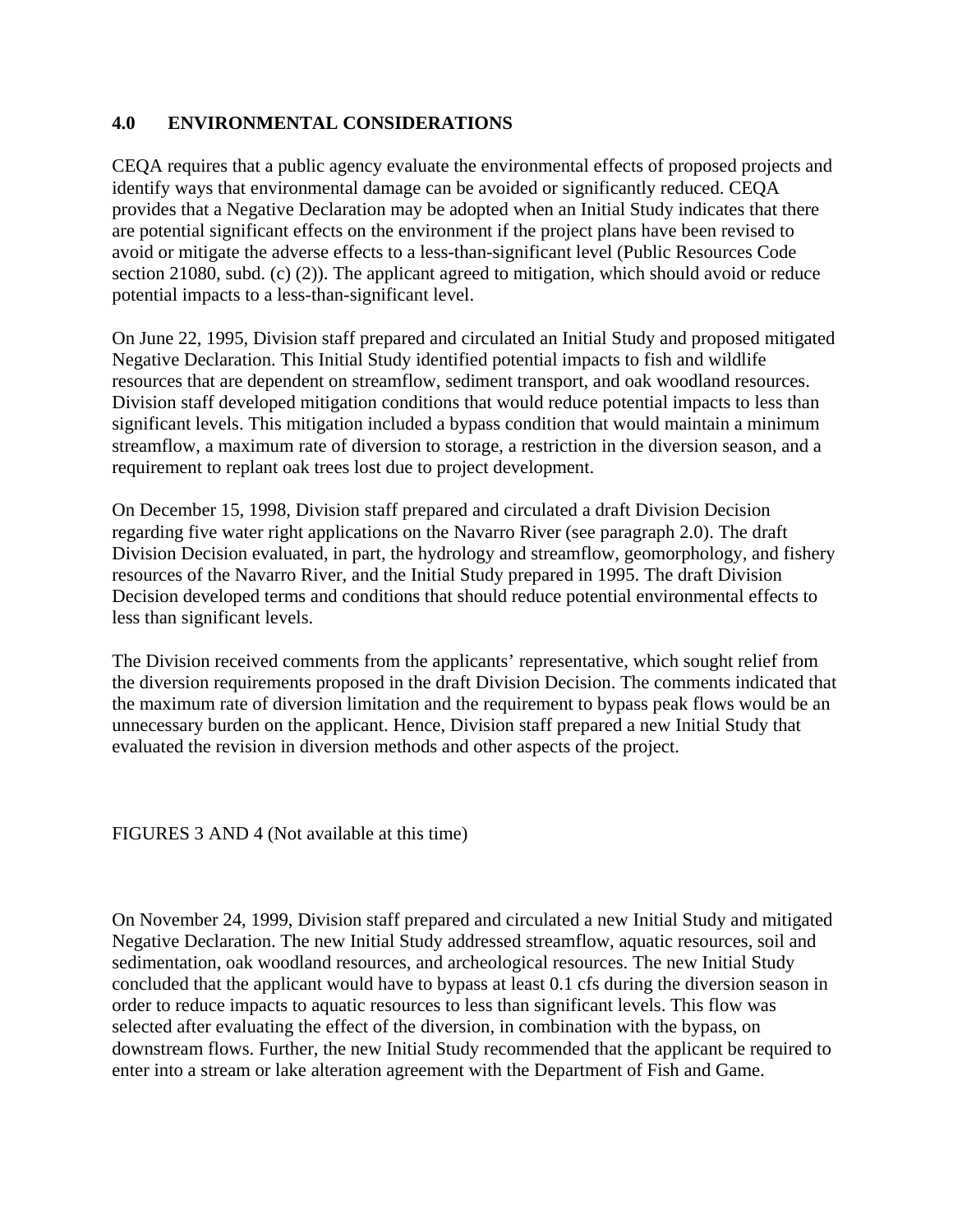Additionally, the Initial Study concluded that the Division should require a standard term to protect any undiscovered archeological materials.

The draft Division Decision and the November 24, 1999 Initial Study provide a detailed description of the hydrology, fishery and other public trust resources of the Navarro River. These documents also provide an analysis of the proposed permit terms that will be required to mitigate potential environmental impacts. These documents are incorporated herein by reference.

## **5.0 ENVIRONMENTAL CLEARANCE**

As the lead agency pursuant to CEQA, Division staff prepared an Initial Study and proposed mitigated Negative Declaration for the proposed project under Application 29711. On November 24, 1999, the SWRCB staff circulated the Initial Study and proposed mitigated Negative Declaration pursuant to CEQA for public review and comment. Comments were received from the Department of Water Resources, the DFG, the North Greenwood Community Association, Dr. Hillary Adams, and the applicants' agent.

The CEQA requires the lead agency to consider all comments submitted in response to circulation of a proposed mitigated Negative Declaration prior to adopting the mitigated Negative Declaration. The Division considered the comments and determined that the proposed mitigation contained in the Initial Study is adequate to reduce potential environmental effects to less than significant levels.

Based on the whole record, there is no substantial evidence that the proposed project as mitigated will have a significant effect on the environment. The Division intends to adopt the proposed mitigated Negative Declaration prior to issuing a permit pursuant to this decision. At the time the mitigated Negative Declaration is adopted, the Division will file a notice of determination in accordance with section 15075 of the CEQA guidelines.

## **6.0 SUMMARY AND CONCLUSIONS**

The proposed diversion and use of water is reasonable, beneficial, will provide economic benefit, and is in the public interest. Taking into consideration the amount of water needed to satisfy downstream water users with prior rights, and the instream flows needed to protect Coho and other public trust resources within the Navarro River watershed, the Division concludes that water is available for appropriation for A29711.

The following permit terms are substantially the same as those set forth in the draft Division Decision, with some minor changes. As discussed in paragraph 3.1, the bypass amount has been increased from 0.05 cfs to 0.1 cfs and the maximum rate of diversion has been eliminated. The term concerning the exercise of riparian rights has been revised to clarify that the Division Chief is authorized to approve or reject a proposal by the permittee to use water under basis of riparian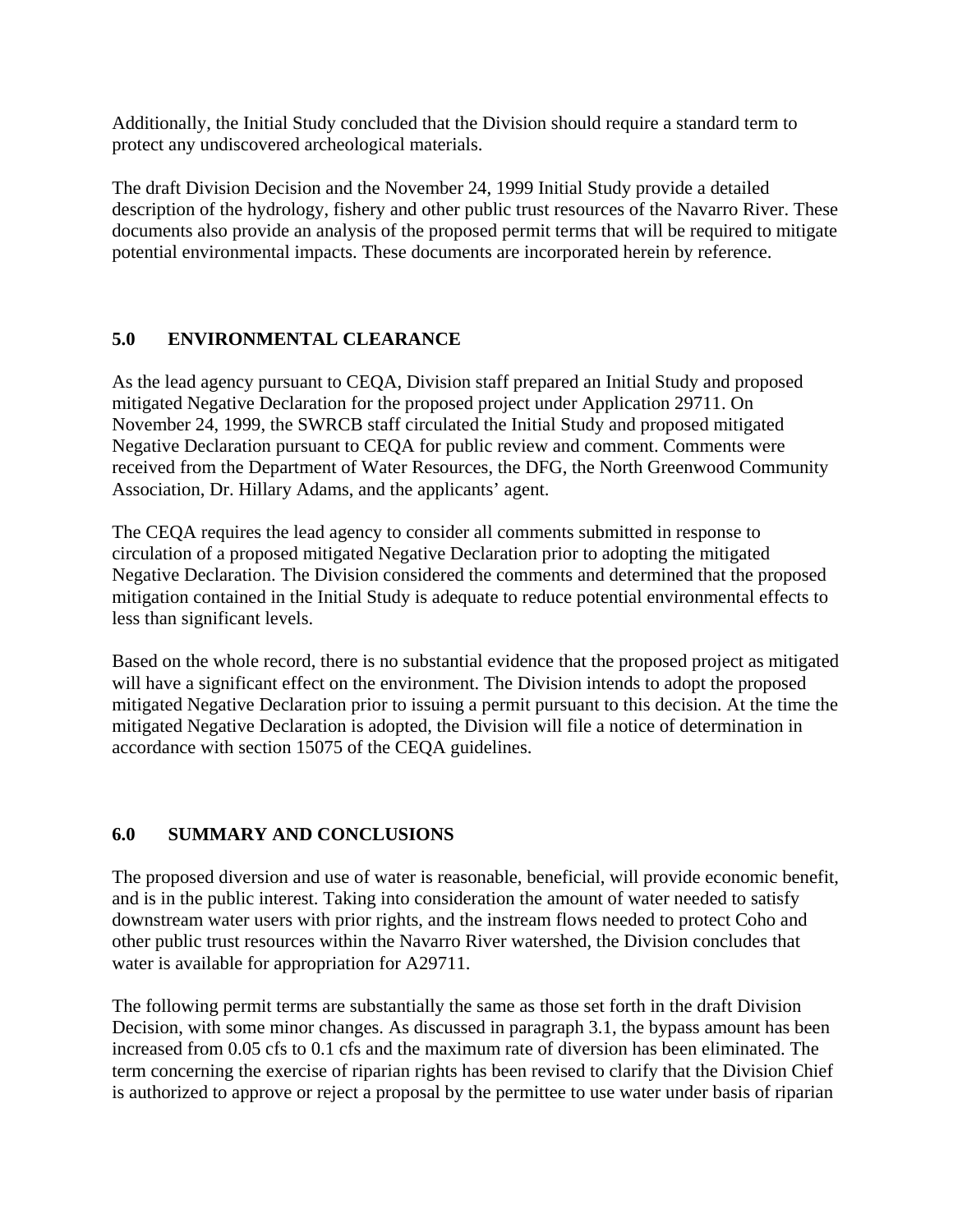right on the permitted place of use, provided that the permittee submits reliable evidence of riparian use unrelated to the appropriation authorized by the permit.

A term that would have allowed the SWRCB access to the stream for purposes of conducting studies and implementing habitat improvements has been deleted because the Division has concluded that the term was unnecessarily burdensome. Other permit terms, including the bypass term, and the term limiting the season of diversion, coupled with the SWRCB's ability to enforce compliance with those terms, will be adequate to protect fishery resources and the riparian corridor.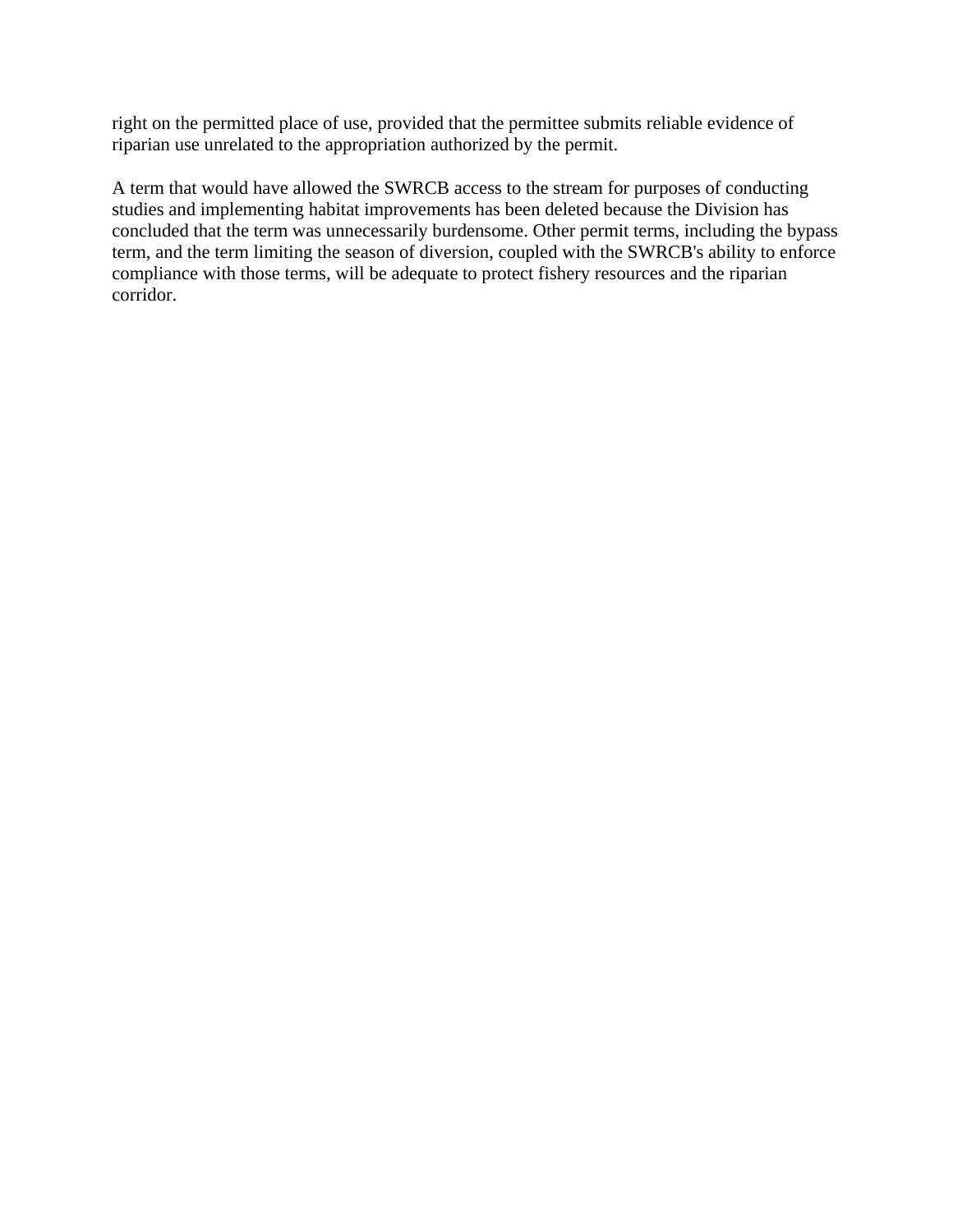## **ORDER**

**IT IS HEREBY ORDERED** that Application 29711 is approved and that a permit be issued subject to the terms established in this order. The permit shall contain Standard Permit Terms 1, 2, 3, 4, 6, 8, 9, 10, 11, 12, 13, 14, 15, 16, 20, 43, 62, 114, and the following additional terms:

- *1. The water appropriated shall be limited to the quantity which can be beneficially used and shall not exceed 30 afa to be collected to storage from December 15 of each year to March 31 of the succeeding year (permit term 5C).*
- *2. During the authorized season of diversion, permittee shall bypass 0.1 cfs in the unnamed stream as measured at the point of diversion, or the actual flow, whichever is less.*
- *3. Permittee shall not use more water under basis of riparian right on the place of use authorized by this permit than permittee likely would have used absent the appropriation authorized by this permit. Consistent with this term, permittee may not divert any water for use on the place of use authorized by this permit under basis of riparian right. With the Chief of the Division's approval, this limitation may be modified, and permittee may use water under basis of riparian right on the authorized place of use, provided that permittee submits reliable evidence to the Chief of the Division quantifying the amount of water that permittee likely would have used under basis of riparian right absent the appropriation authorized by this permit. The Chief of the Division is hereby authorized to approve or reject any proposal by permittee to use water under basis of riparian right on the place of use authorized by this permit.*
- *4. This permit does not authorize any act which results in the taking of a threatened or endangered species or any act which is now prohibited, or becomes prohibited in the future, under either the California Endangered Species Act (Fish and Game Code 2050 to 2097) or the federal Endangered Species Act (16 U.S.C.A. sections 1531 to 1544). If a "take" will result from any act authorized under this water right, the permittee shall obtain authorization for an incidental take prior to construction or operation of the project. Permittee shall be responsible for meeting all requirements of the applicable Endangered Species Act for the project authorized under this permit.*
- *5. No diversion of water is authorized under this permit until the permittee has submitted a compliance plan that is acceptable to the Chief of the Division of Water Rights that describes the measures that will be taken to demonstrate compliance with the terms specified in this permit. The plan shall include a time schedule for implementation of the elements included in the plan. Permittee is not authorized to divert water under this permit until all measures are in place and are operating in accordance with the approved plan.*
- *6. No diversion of water is authorized under this permit until the permittee has submitted a land management plan that is acceptable to the Chief of the Division of Water Rights. The plan shall describe the specific measures to be taken to minimize erosion and sedimentation, protect the riparian corridor, and stabilize*